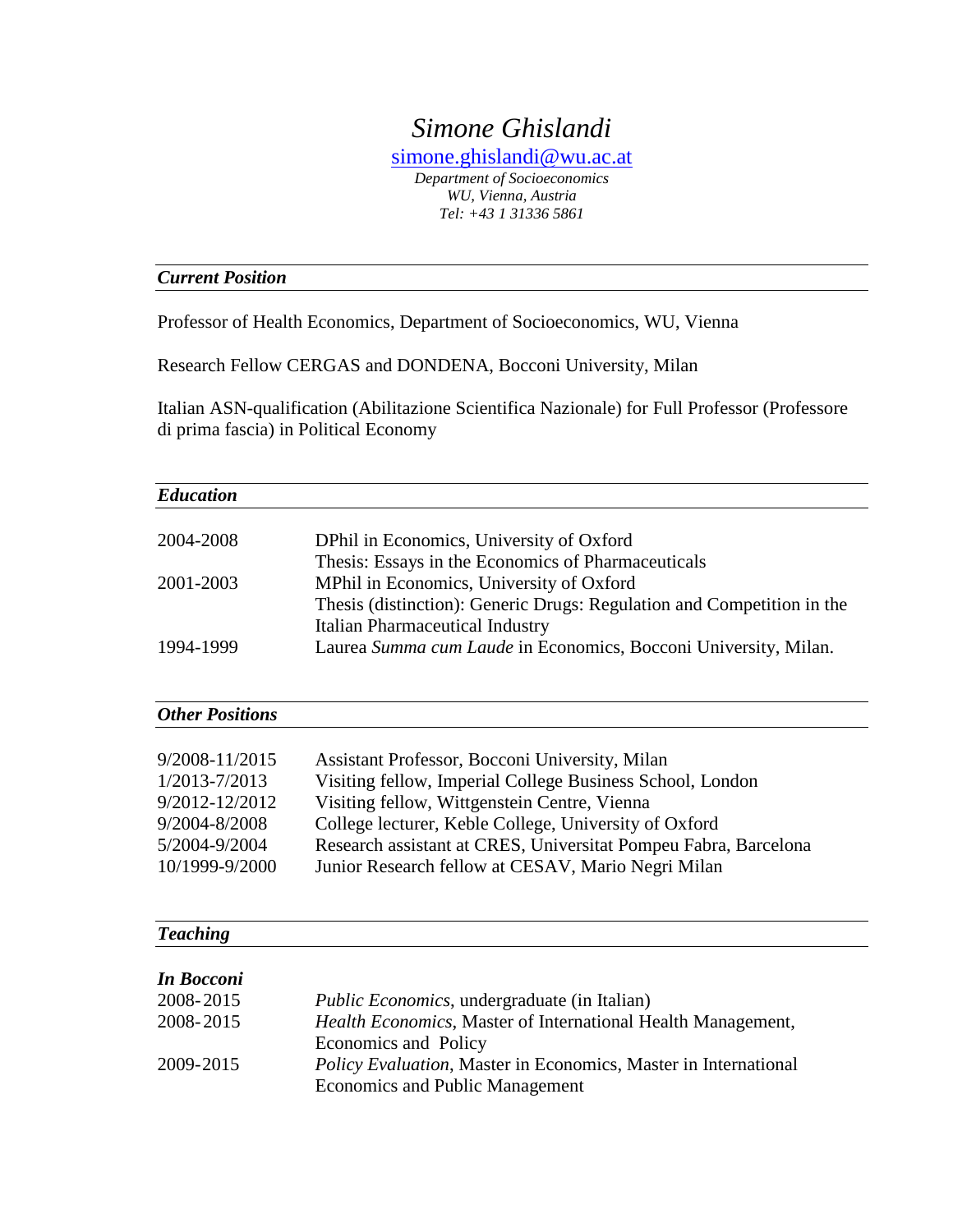| 2010-2015     | <i>Evidence-Based Health Policy Evaluation, Master of International</i><br>Health Management, Economics and Policy |  |
|---------------|--------------------------------------------------------------------------------------------------------------------|--|
| 2012          | <i>Health Policy</i> , Master of International Health                                                              |  |
|               | Management, Economics and Policy                                                                                   |  |
| 2009          | <i>Public Economics</i> , Master in Economics                                                                      |  |
| In Oxford     |                                                                                                                    |  |
| 2004-2008     | Advanced Microeconomics, Quantitative Methods for Social Science,<br>Economics of Industry, Advanced Statistics    |  |
| <b>Awards</b> |                                                                                                                    |  |
| 2012          | Best 2011 worldwide health economics paper published by an                                                         |  |
|               | Italian author, Italian Association of Health Economics                                                            |  |
| 2011          | Research award, Bocconi University                                                                                 |  |
| 2011          | Teaching award, Bocconi University                                                                                 |  |
| 2010          | Research award, Bocconi University                                                                                 |  |
| 2001-2003     | ESRC Doctoral Fellowship, University of Oxford                                                                     |  |
| 2001-2003     | PhD Scholarship, University of Pavia                                                                               |  |

## *Computer and language skills*

| Computer:  | STATA, SQL, Matlab, Excel, Lattex                           |
|------------|-------------------------------------------------------------|
| Languages: | Italian (mother tongue), English (fluent), Spanish (fluent) |

# *Main Publications*

Torbica A, Maggioni AP, Ghislandi S. The economic crisis and acute myocardial infarction: new evidence using hospital-level data. *PLOS One*, November 17, 2015

Clark A, D'Ambrosio C, Ghislandi S. Adaptation to Poverty in Long-run Panel Data. *Review of Economics and Statistics*. Forthcoming

Clark A, D'Ambrosio C, Ghislandi S. Poverty Profiles and Well-Being: Panel Evidence from Germany. *Research on Economic Inequality*. 2015; vol 23; 1-22

Gallus S, Ghislandi S, Muttarak R. Effects of the economic crisis on smoking prevalence and number of smokers in the USA. *Tobacco Control*. 2015; 24; 82-88.

Ghislandi S, Crosignani G, Negri E, La Vecchia C, Zocchetti C. Sex and age differences in health expenditure from northern Italy. *Epidemiology, Biostatistics and Public Health*. 2014;  $11(4)$ ; 1-8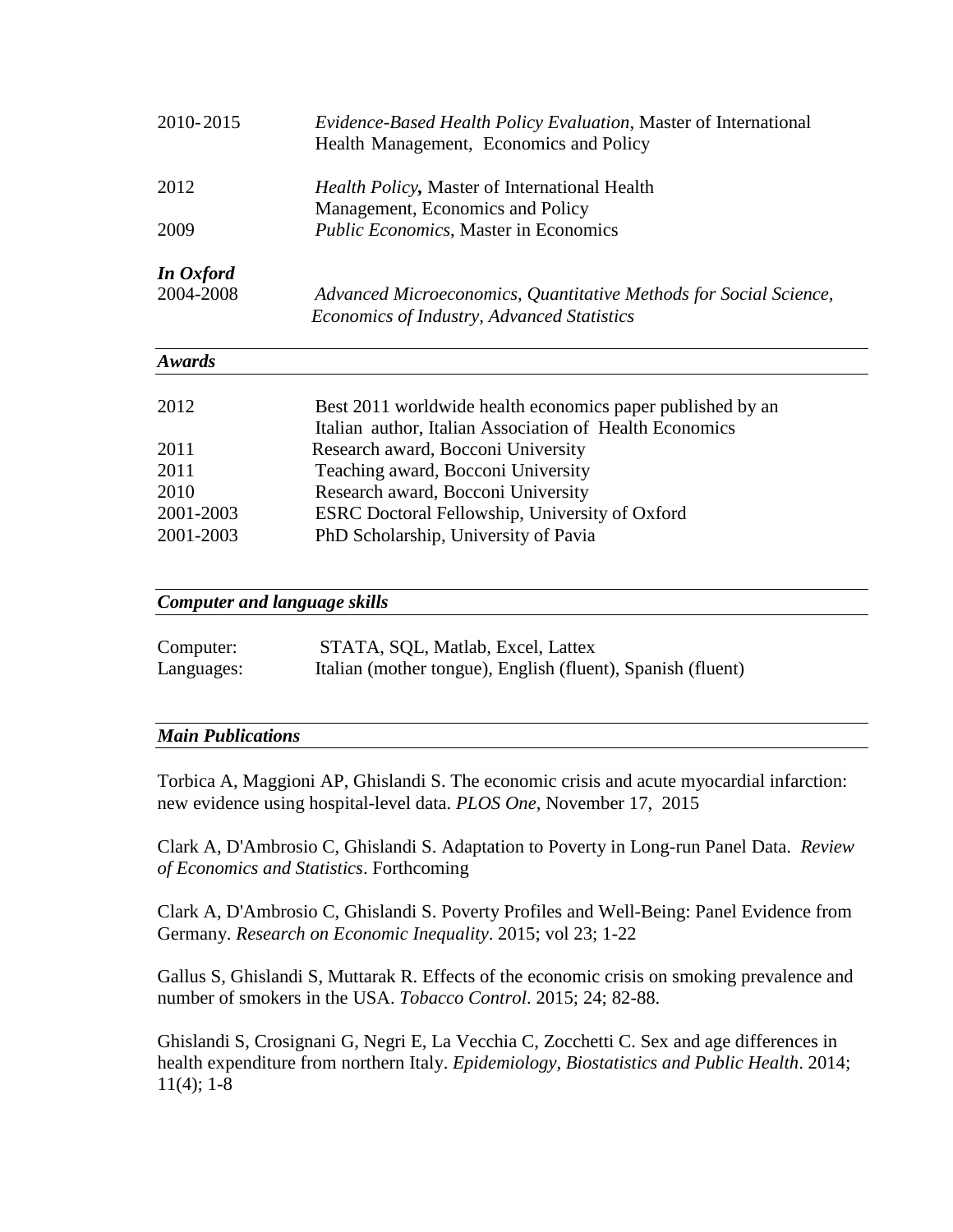Ghislandi S, Manatchothpong W, Perego V. The impact of Universal Health Coverage on health consumption and risky behaviors: evidence from Thailand. *Health Economics, Policy and Law*. Dec 2014; 1-16.

D'Ambrosio C, Ghislandi S: Health insurance: economic and risk aspects. In: *International Encyclopedia of Social and Behavioral Sciences*, edited by James Wright, Elsevier. Forthcoming

Curto A, Ghislandi S, Van de Vooren K, Duranti S, Garattini L. Regional tenders on biosimilars in Italy: an empirical analysis of awarded prices. *Health Policy*. 2014 Jun; 116(2): 182-7

Gallus S, Lugo A, Ghislandi S, La Vecchia C, Gilmore A. Roll-your-own cigarettes: use, weight and implication for fiscal policies. *European Journal of Cancer Prevention.* 2014; 23(3):186-192.

Ghislandi S, Torbica A, Boriani G. Assessing the outcomes of implantable cardioverter defibrillator treatment in a real world setting: results from hospital record data. *BMC Health Services Research.* 2013 Mar 15;13:100..

Ghislandi S, Armeni P, Jommi C. The impact of generic reference pricing in Italy, a decade on. *European Journal of Health Economics.* 2013; 14(6): 959-969

Devillanova C, Ghislandi S. Labour tax reforms and labour market outcomes in Europe. *Rivista di Diritto Finanziario e Scienza delle Finanze,* 2011; (3): 380-393

Ghislandi S. Competition and the Reference Pricing Scheme for pharmaceuticals. *Journal of Health Economics*. 2011 Dec;30(6):1137-49.

Galizzi MM, Ghislandi S, Miraldo M. Effects of reference pricing in pharmaceutical markets: a review. *Pharmacoeconomics*. 2011 Jan;29(1):17-33.

Gallus S, Tramacere I, Pacifici R, Zuccaro P, Colombo P, Ghislandi S, LaVecchia C. Smoking in Italy 2008-2009: a rise in prevalence related to the economic crisis? *Preventive Medicine.* 2011 Feb;52(2):182-3.

Cappellaro G, Ghislandi S, Anessi-Pessina E. Diffusion of medical technology: the role of financing. *Health Policy*. 2011 Apr;100(1):51-9.

Garattini L, Ghislandi S. Should we really worry about "launch delays" of new drugs in OECD countries? *European Journal of Health Economics*. 2007 Mar;8(1):1-3.

Garattini L, Ghislandi S. Off-patent drugs in Italy. A short-sighted view? *European Journal of Health Economics*. 2006 Mar;7(1):79-83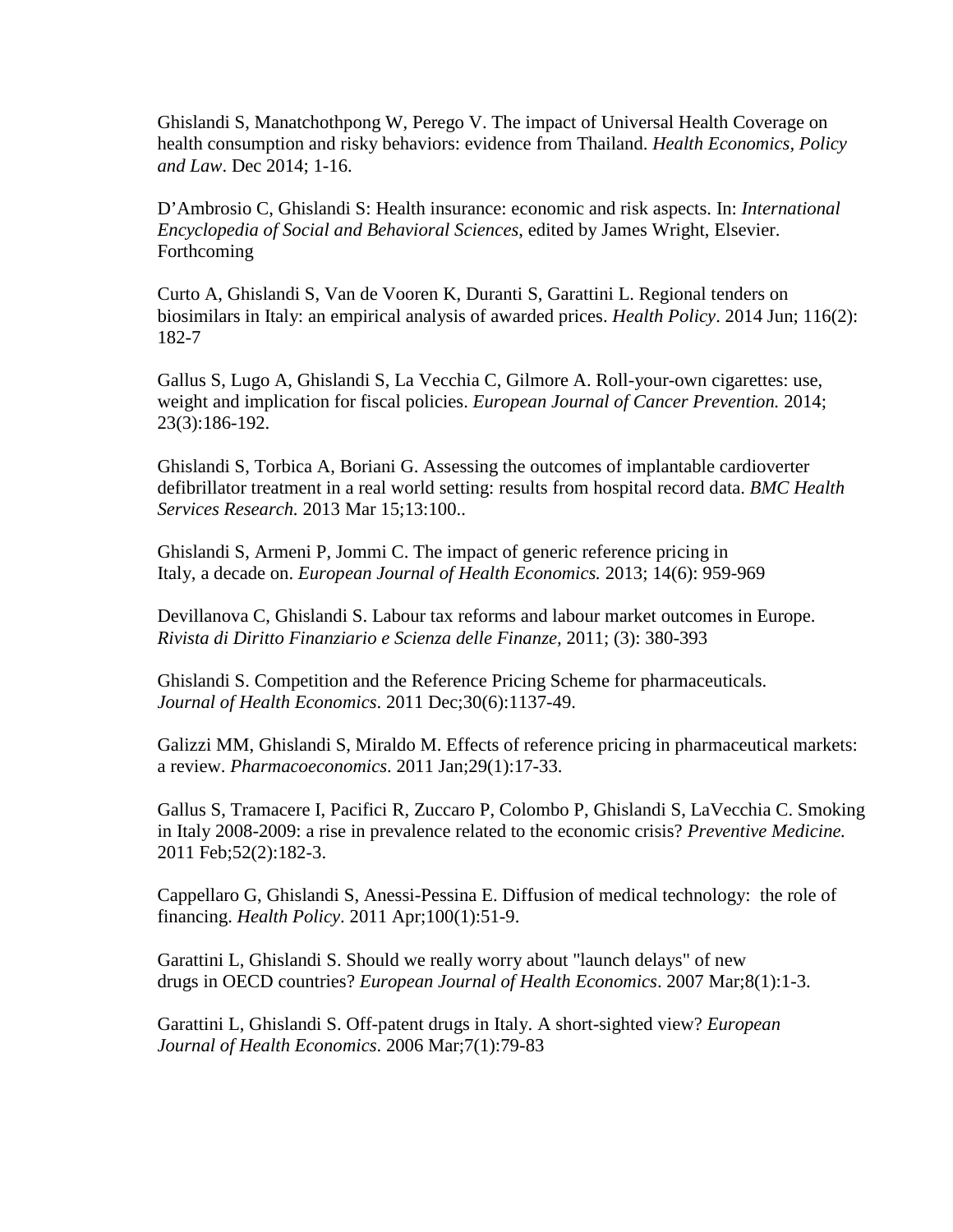Ghislandi S, Krulichova I, Garattini L. Pharmaceutical policy in Italy: towards a structural change? *Health Policy*. 2005 Apr;72(1):53-63.

Ghislandi S, Apolone G, Garattini L, Ghislandi I. Is EQ-5D a valid measure of HRQoL in patients with movement disorders? *European Journal of Health Econ*, 2002; 3(2): 125-130

Garattini L, Tediosi F, Ghislandi S, Orzella L, Rossi C. How do Italian pharmacoeconomists evaluate indirect costs? *Value in Health*, 2000; 3(4): 270-276

## *Other publications*

Clark A, D'Ambrosio C. Ghislandi S. Adaptation to poverty in long-run panel data. DIW-SOEP paper 634, Berlin, 2014

Ghislandi S, Manachotphong W, Perego V. The impact of Universal Health Coverage on healthcare consumption and risky behaviours: evidence from Thailand, Imperial College, London, Discussion paper 2013/3, 2013

Clark A, D'Ambrosio C. Ghislandi S. Poverty and well-being: panel evidence from Germany. [Paris School of Economics](http://ideas.repec.org/s/hal/psewpa.html) Working Papers hal.00814659, 2013

Product hopping and pre-emptive cannibalization in pharmaceuticals. ECONPUBBLICA, Bocconi University, WP 169, 2012

The economic effects of Reference Pricing for pharmaceuticals (with Marisa Miraldo and Matteo Galizzi). Report prepared for the Finnish Ministry of Social Affairs and Health, 2009.

Modelling and methodology in: *The Malaria product pipeline*. Pharmaceutical R&D Policy Project (with Andrew Farlow) George Institute for International Health, 2008, Sidney

## *Selected publications in Italian*

La prevalenza dei fumatori e le vendite di sigarette confezionate si riducono, ma aumentano le diseguaglianze sociali e l'uso dei tabacchi trinciati.

(with Paolo D'Argenio, Silvano Gallus, Giuseppe Gorini, Maria Masocco, Valentina Minardi and Lorenzo Spizzichino)

*Epidemiologia e Prevenzione*, 2014; 38(3).

Lo stato sociale: oltre la redistribuzione (with Giorgia Casalone, Alessandra Casarico, Lidia Ceriani and Massimo D'Antoni) in Arachi, Casarico, Ceriani, Devillanova, Fumagalli, Profeta, Zanardi (editors): *Economia Pubblica e Istituzioni. Scritti di e per Roberto Artoni.* 2012, Il Mulino, Milan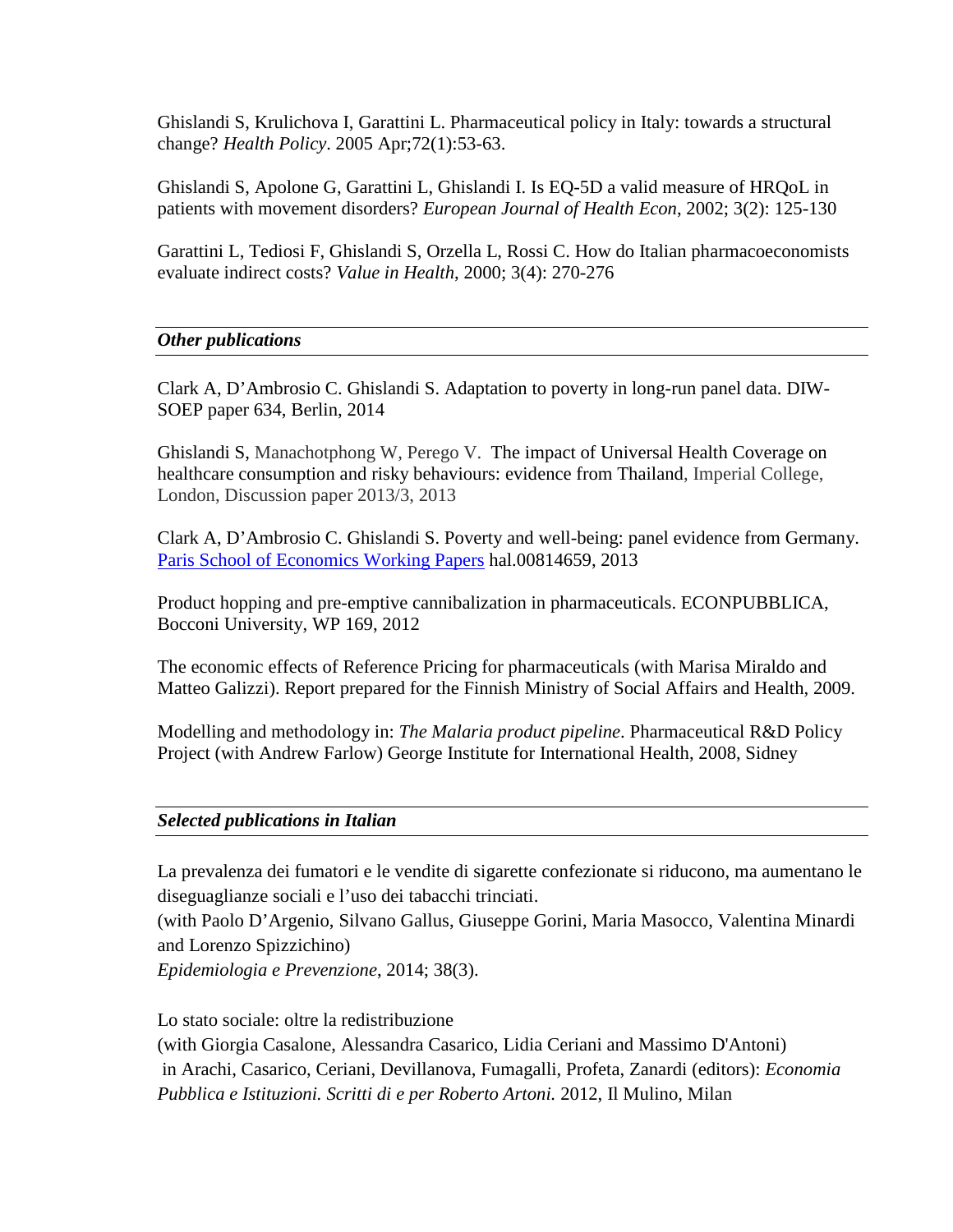La politica farmaceutica in Gran Bretagna *Economia e Politica del Farmaco*, 2005;5: 5-1

La politica farmaceutica in Spagna *Economia e Politica del Farmaco*, 2004;3: 4-10 .

La politica dei farmaci genericabili in Italia *Economia e Politica del Farmaco*, 2004;2: 17-26

Gli studi di farmacoeconomia in Italia: una valutazione della letteratura esistente (with Livio Garattini, Luca Li Bassi, Alessandro Bon and Paola De Compadri) *Economia e Politica del Farmaco*, 2003;1,: 28-38

Misurazione soggettiva dello stato di salute: peculiarità dell'approccio economico (with Livio Garattini and Guido Bertolini) *Epidemiologia e Prevenzione*, 2000;6: 262-269

L'inclusione dei costi indiretti nelle valutazioni economiche: la situazione italiana (with Livio Garattini and Fabrizio Tediosi), *Mecosan*, 2000;34: 89-94

# *Consulting activities*

- *Government and public authorities:* European Commission DG Employment, Lombardy Health Ministry, Finnish Health Ministry, CONI (Italian Sport Authority), European Health Technology Institute for Socio-Economic Research, George Institute for Global Health
- *Private sector:* Astrazeneca, GSK, CIBA, TechnoFisher, Menarini, RatioPharm

# *Referee activities*

Applied Health Economics and Policy, BMC Health Services Research, BMC Public Health, BMJ Open, British Journal of Industrial Relations, Health Economics, Health Policy, Health Economics Policy and Law, International Journal of Industrial Organization, Journal of Health Economics, Oxford Economic Papers, Review of Income and Wealth, The European Journal of Health Economics, The Breast, Vienna Yearbook of Population research.

## *Selected conferences and seminars*

• "Adaptation to poverty": OECD workshop on Multidimensional well-being (Turin, 2014), Centre for Welfare and Labour Research (Oslo, 2014), University of Duisburg-Essen (2014), ECINEQ (Bari, 2013), University of Luxembourg (2013), the Franco-